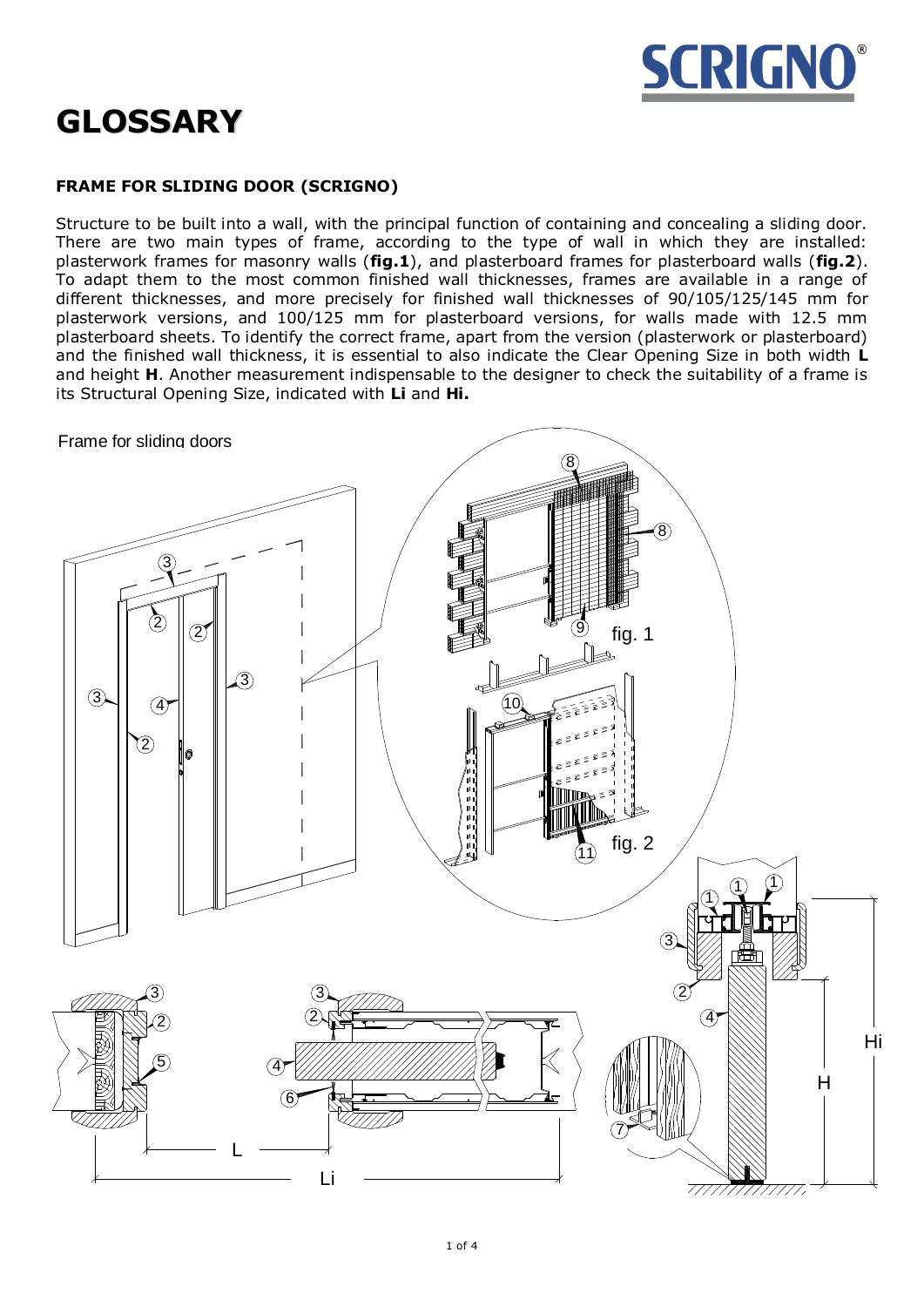

# **DEFINITIONS**

### **Clear Opening Size**

**L** is the net distance in width between doorposts after installation has been completed. **H** is the net distance in height from the finished floor to the upper crosspiece after installation has been completed.

#### **Structural Opening Size**

**Li** is the total width of the frame before finishing but fully assembled. **Hi** is the total height of the frame before finishing but fully assembled.

#### **1 Sliding system**

This is composed of the various components that permit door movement. It consists in the upper track and the hanger assembly.

#### **2 Door post**

This is a finishing accessory for the door, and after installation it defines the perimeter of the door and delimits the clear opening size.

#### **3 Edging trim**

This is a finishing accessory for the door, used to conceal the joint between the door post and the wall.

#### **4 Door**

This is the moving component that opens and closes the opening to permit or impede the passage of persons between the two spaces.

#### **5 Closure seal**

This is fitted on the door post to dampen door closure.

#### **6 Dust brush**

This is fitted to the doorpost as a finishing component and to prevent the entry of dust into the metal box.

#### **7 Floor guide**

A component of the hanger assembly fixed to the floor at the entry point to the metal box, allowing the groove in the door to be correctly guided.

#### **8 Fine mesh**

This is an accessory in fibreglass for plasterwork frame versions, to be applied over the upper and lateral joints between the metal box and the masonry wall, with excellent characteristics of mechanical resistance that protect against possible cracking of plasterwork.

#### **9 Metallic mesh**

This is a mesh of steel rods fixed to the sides of the metal box to facilitate the adherence of cement mortar.

#### **10 Fixing supports**

This is an accessory for plasterboard frame versions that allows the upper track to be fixed to the loadbearing structure of the wall.

# **11 Horizontal reinforcements**

These are profile bars in contoured sheet metal fixed to the sides of the metal box of plasterboard frame versions, allowing the structure to be made more rigid and facilitating the fitting and fixing of plasterboard sheets with screws.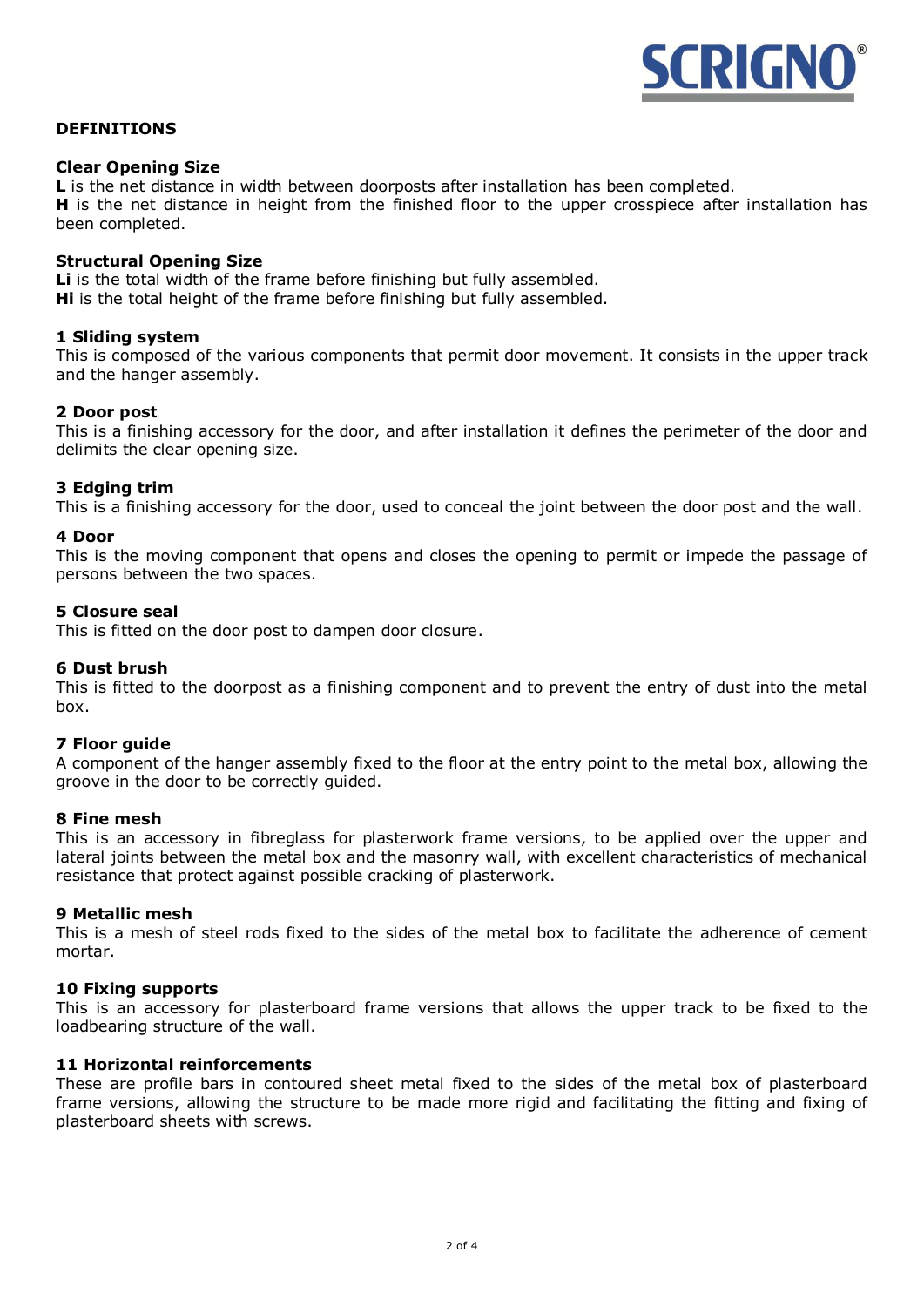

# **MAIN ELEMENTS OF THE FRAME**



# PLASTERWORK VERSION PLASTERBOARD VERSION



# **(A) METAL BOX** composed of:

**Side panels** made in sheet metal with vertical corrugations to give rigidity. The plasterwork version has a metallic mesh (9) that permits perfect adherence of cement mortar. The plasterboard version has horizontal sheet metal profile bars (11) that serve both to reinforce the structure and to facilitate the application of plasterboard panels, fixed with the screws provided.

**Top profile** in sheet metal for closure of the top part of the metal box, with a sheet metal profile bar to support the upper track.

**Bottom profile** in sheet metal for closure of the lower part of the metal box, prearranged both for fixing the metal box to the floor and for fixing of the floor guide for the door.

**Rear profile** in sheet metal to close the rear end of the metal box, fitted with walling lugs on the plasterwork or with fixing brackets on the plasterboard version, to facilitate fixing to the adjacent wall.

**Mask profile** in sheet metal to close the front part of the metal box, used only to protect it during installation on both plasterwork and plasterboard versions, and fitted with recesses to accommodate the installation spacers. When installation has been completed it must be removed before installation of the door.

# **(B) UPPER TRACK** composed of:

**Profile bar** in suitably contoured extruded anodized aluminium to ensure perfect suspension of the sliding hangers.

**Lateral PVC profile bars** used as a reference for finished wall thickness, and also permitting easy fixing of the door post.

# **(C) UPRIGHT** composed of:

a contoured length of wood of the same thickness as the finished wall, fitted with recesses to accommodate the installation spacers. The plasterwork version has walling lugs to facilitate fixing to the adjacent wall.